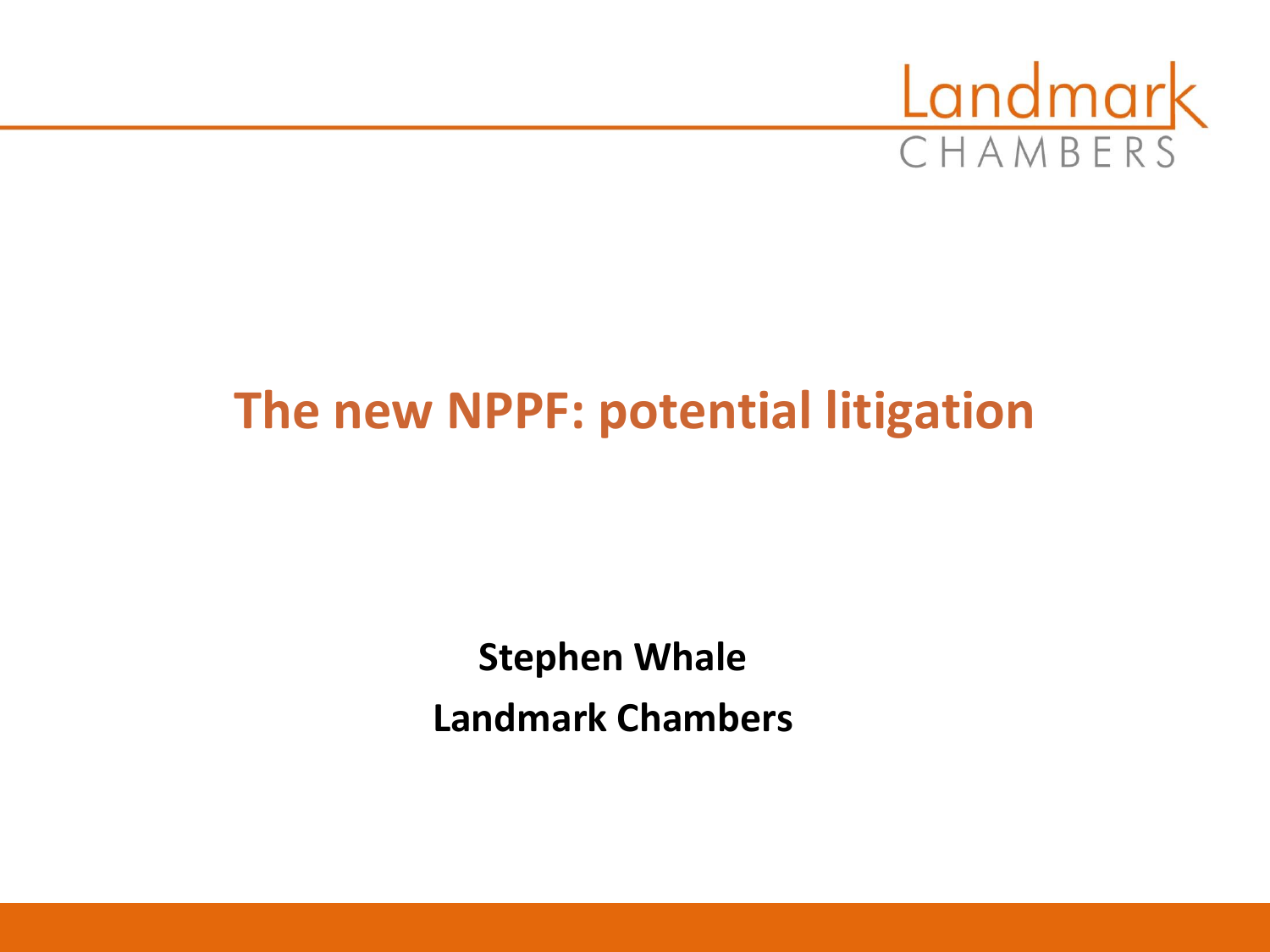*Tesco Stores Ltd v Dundee CC* [2012] PTSR 983 at [18]-[19]:

"…policy statements should be interpreted objectively in accordance with the language used, read as always in its proper context.

That is not to say that such statements should be construed as if they were statutory or contractual provisions."

*Europa Oil and Gas Ltd v Secretary of State* [2014] PTSR 1471 at [13]: an early example of the application of the *Tesco* principle to interpretation of the NPPF (in that case, the issue was the meaning of "mineral extraction" in NPPF para 90)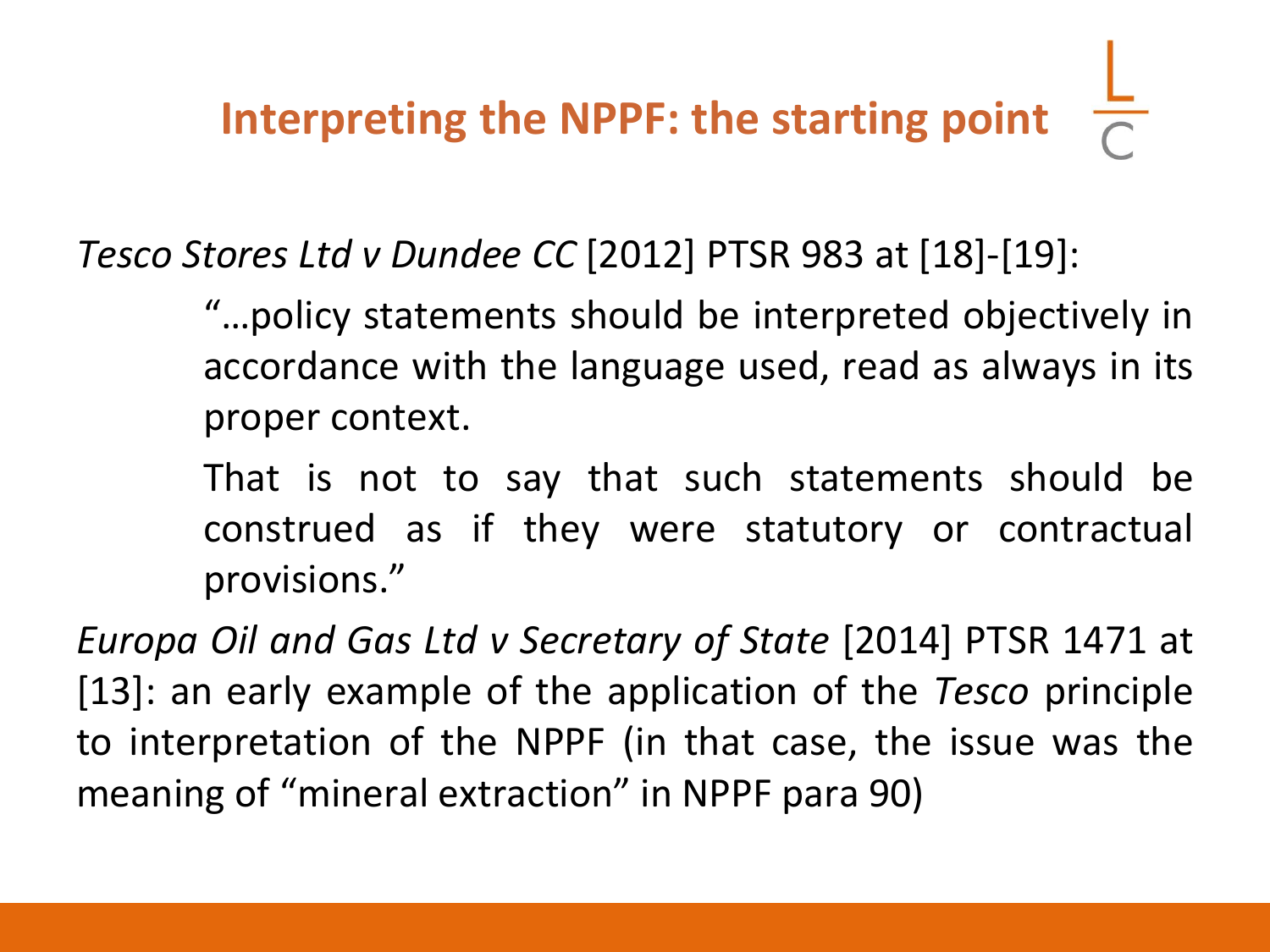### **It's an ill wind…**

C-323/17 *People Over Wind & Sweetman v Coillte Teoranta*, 12 April 2018, at [40]:

"Article 6(3) of the Habitats Directive must be interpreted as meaning that, in order to determine whether it is necessary to carry out, subsequently, an appropriate assessment of the implications, for a site concerned, of a plan or project, it is not appropriate, at the screening stage, to take account of the measures intended to avoid or reduce the harmful effects of the plan or project on that site."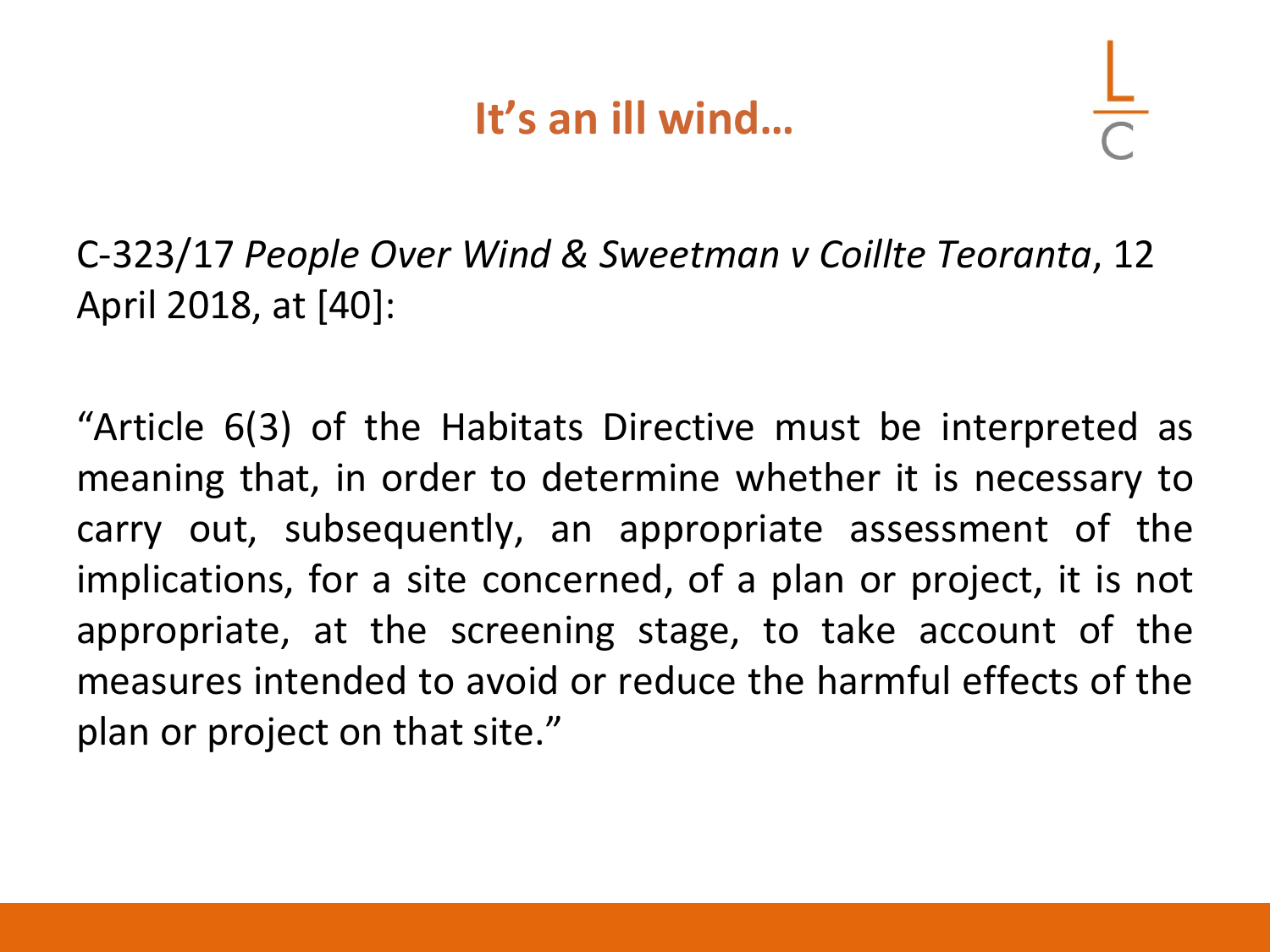#### For the birds

#### C-164/17 *Grace & Sweetman v An Bord Pleanala*, 25 July 2018 at [57]:

"Article 6 of the Habitats Directive must be interpreted as meaning that, where it is intended to carry out a project on a site designated for the protection and conservation of certain species, of which the area suitable for providing for the needs of a protected species fluctuates over time, and the temporary or permanent effect of that project will be that some parts of the site will no longer be able to provide a suitable habitat for the species in question, the fact that the project includes measures to ensure that, after an appropriate assessment of the implications of the project has been carried out and throughout the lifetime of the project, the part of the site that is in fact likely to provide a suitable habitat will not be reduced and indeed may be enhanced may not be taken into account for the purpose of the assessment that must be carried out in accordance with Article 6(3) of the directive to ensure that the project in question will not adversely affect the integrity of the site concerned; that fact falls to be considered, if need be, under Article 6(4) of the directive."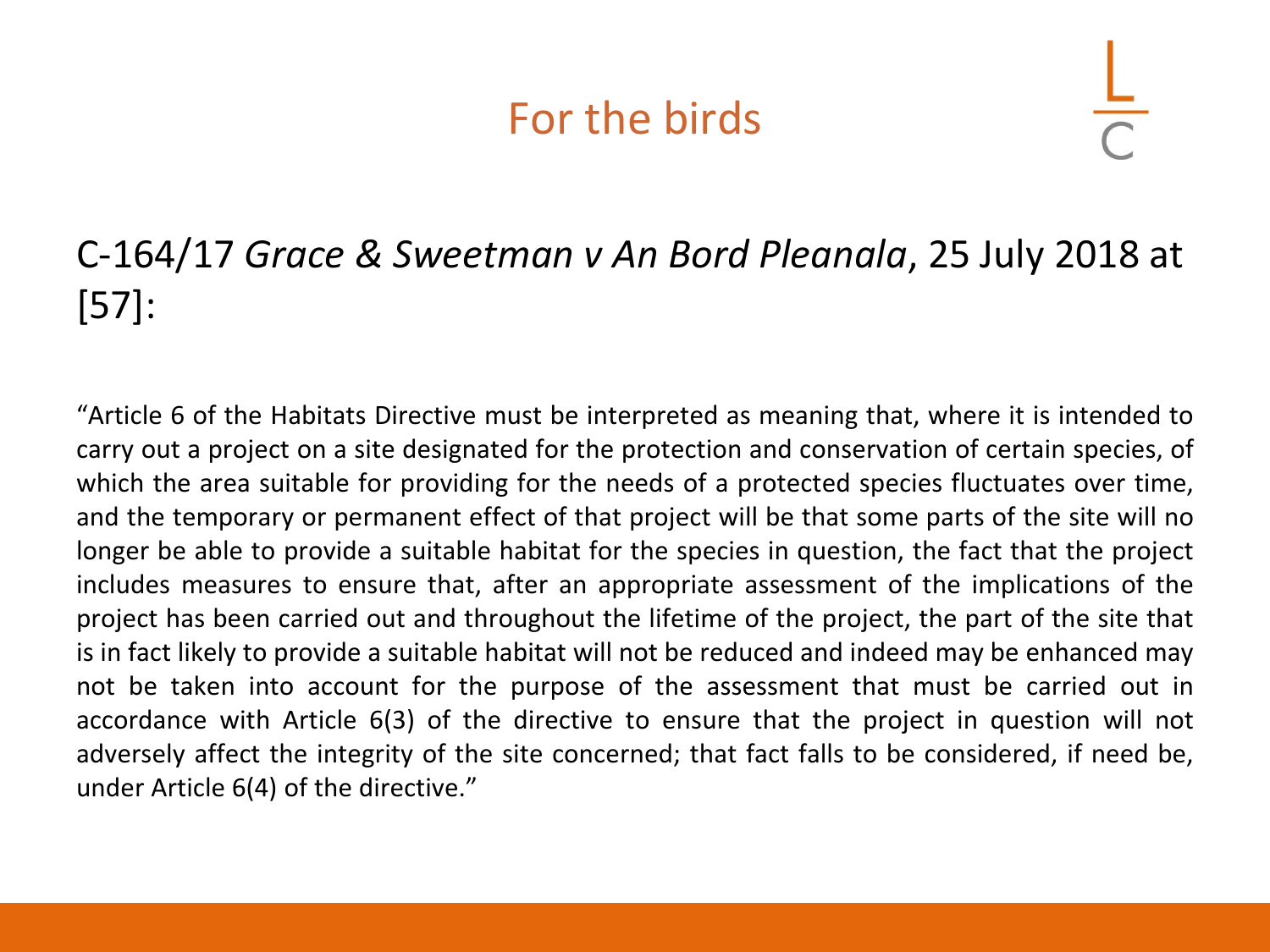### No presumption?

#### NPPF 177:

"The presumption in favour of sustainable development does not apply where development requiring appropriate assessment because of its potential impact on a habitats site is being planned or determined."

Did the Government really intend or envisage that the entire NPPF 11 presumption should be disapplied just because appropriate assessment is required? Is that what NPPF 177 really *means*? No longer an express reference to "Birds Directive" (cf 1<sup>st</sup> NPPF, para 119), but see the Glossary as to "Habitats site".

A WMS in the offing…?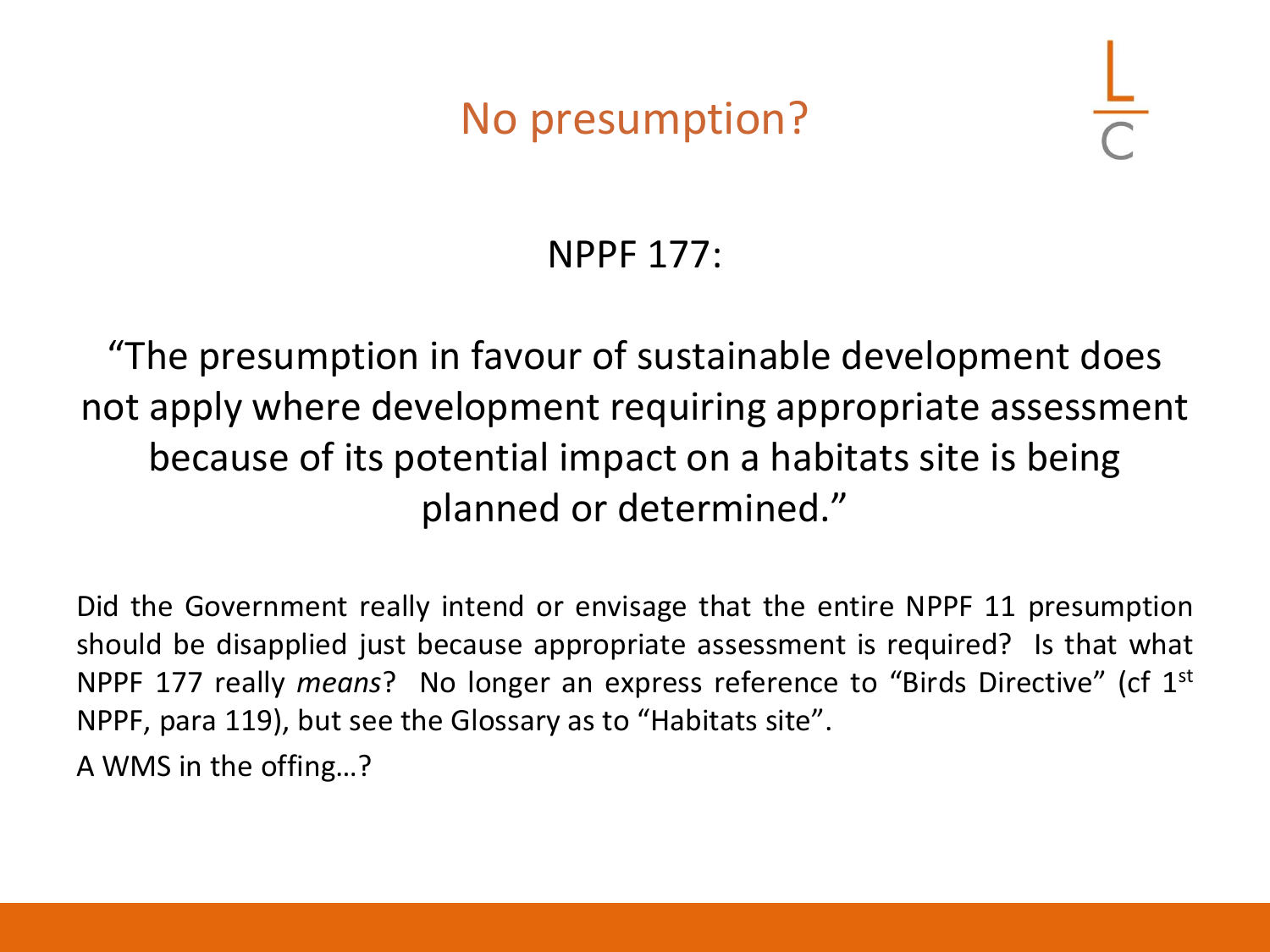## **Paragraphs 11(d) and 74**

Paragraph 11(d):

"…or the policies which are most important for determining the application…"

Which are?

Paragraph 74:

"A five year supply of deliverable housing sites, with the appropriate buffer, can be demonstrated where it has been established in a recently adopted plan…"

Does this preclude post-adoption evidence that there is no five year supply?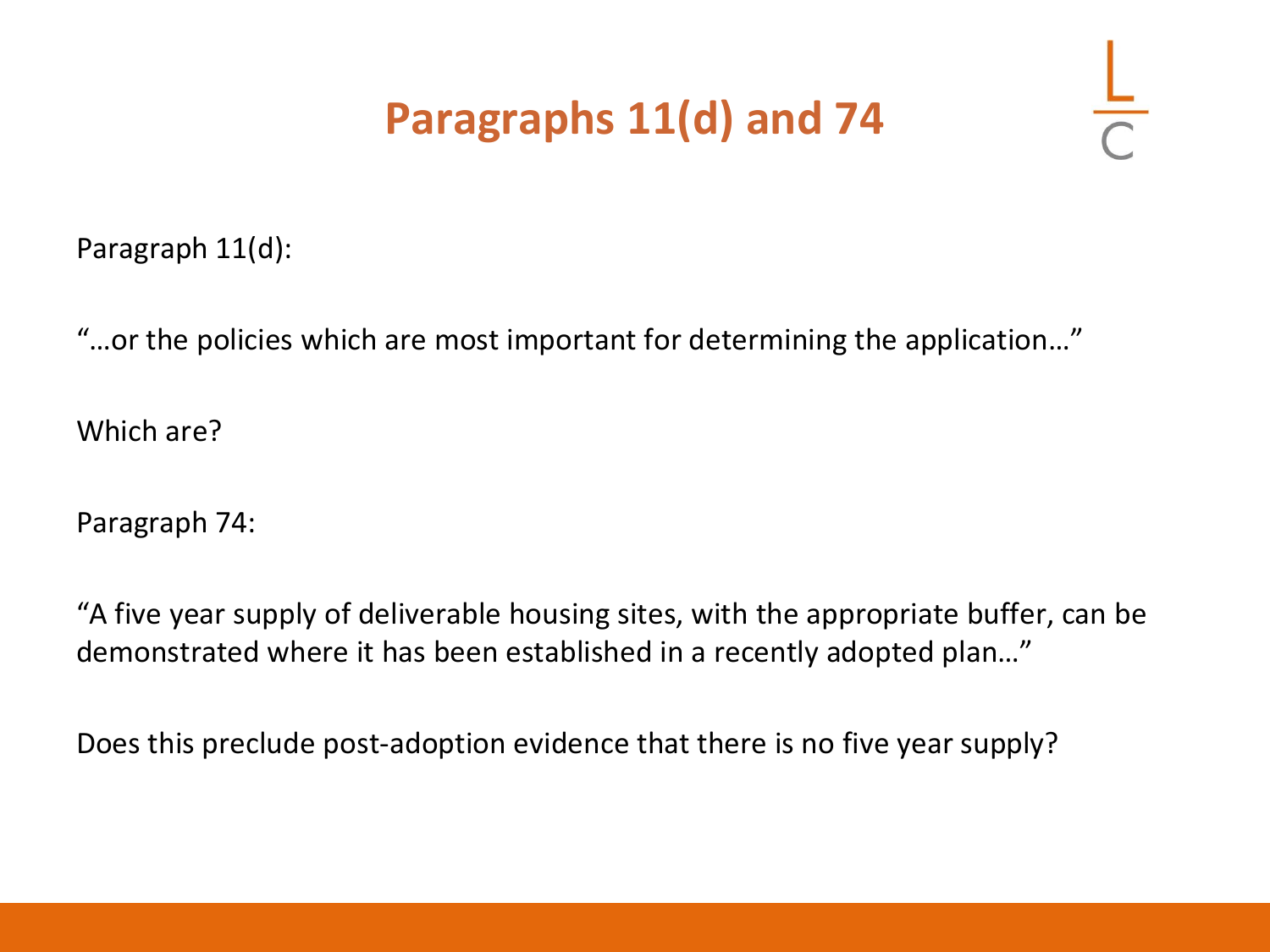**Replacing the irreplaceable NPPF 11 n6 and 175(c)**

Glossary as to "Irreplaceable habitat"

"Habitats which would be technically very difficult (or take a very significant time) to…replace once destroyed…They include…"

How does technically very difficult to replace = irreplaceable? How long is a very significant time? What else is included as an irreplaceable habitat if the list is nonexhaustive?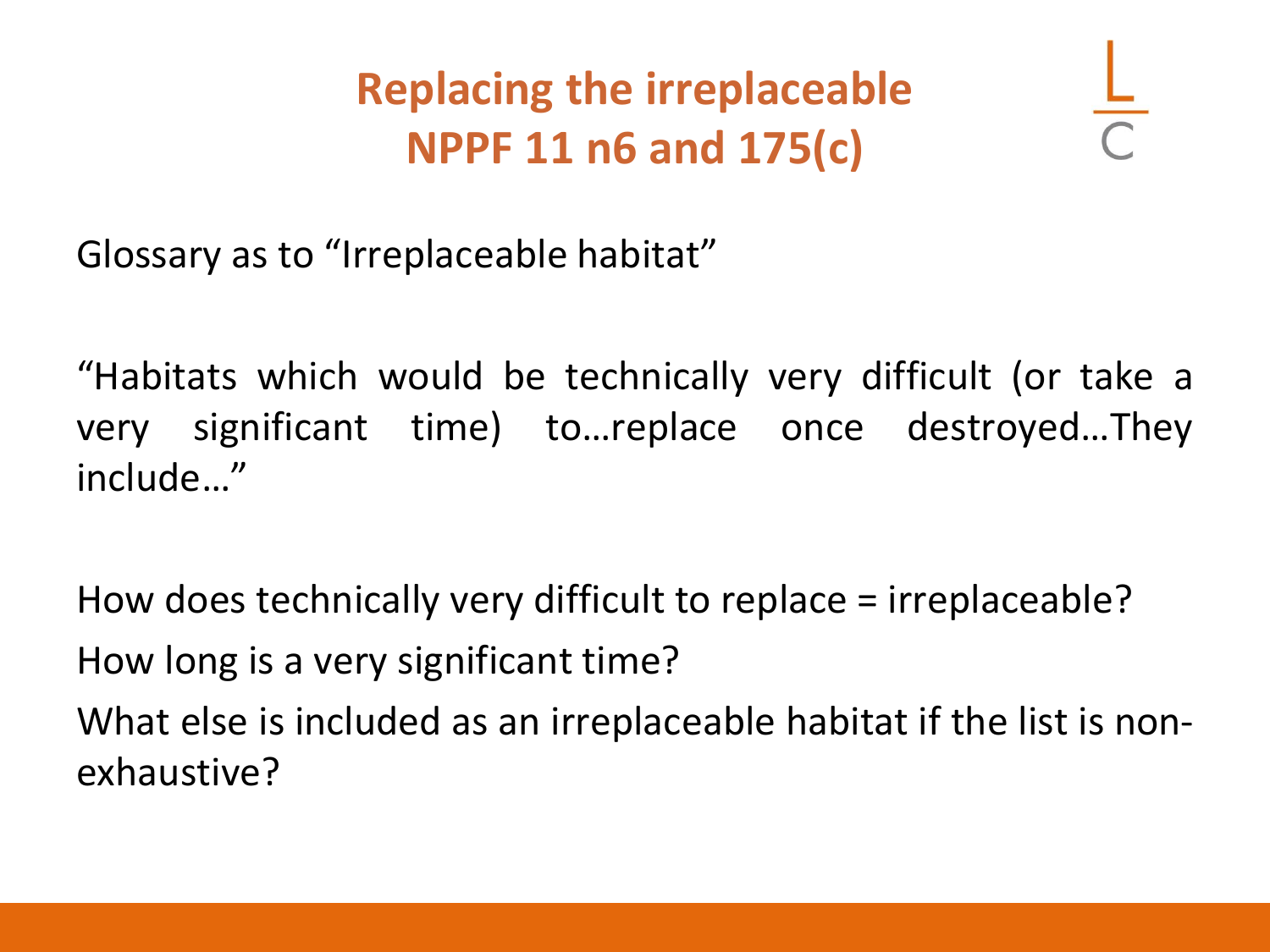# **Valued landscapes NPPF 170(a)**

"Planning policies and decisions should contribute to and enhance the natural and local environment by:

a) protecting and enhancing valued landscapes…(in a manner commensurate with their statutory status or identified quality in the development plan)"

Can a landscape be a "valued landscape" if it has no statutory status or no identified quality in the development plan? Contrast 1<sup>st</sup> NPPF, para 109, and cases such as *Stroud DC v Secretary of State* [2015] EWHC 488 (Admin)